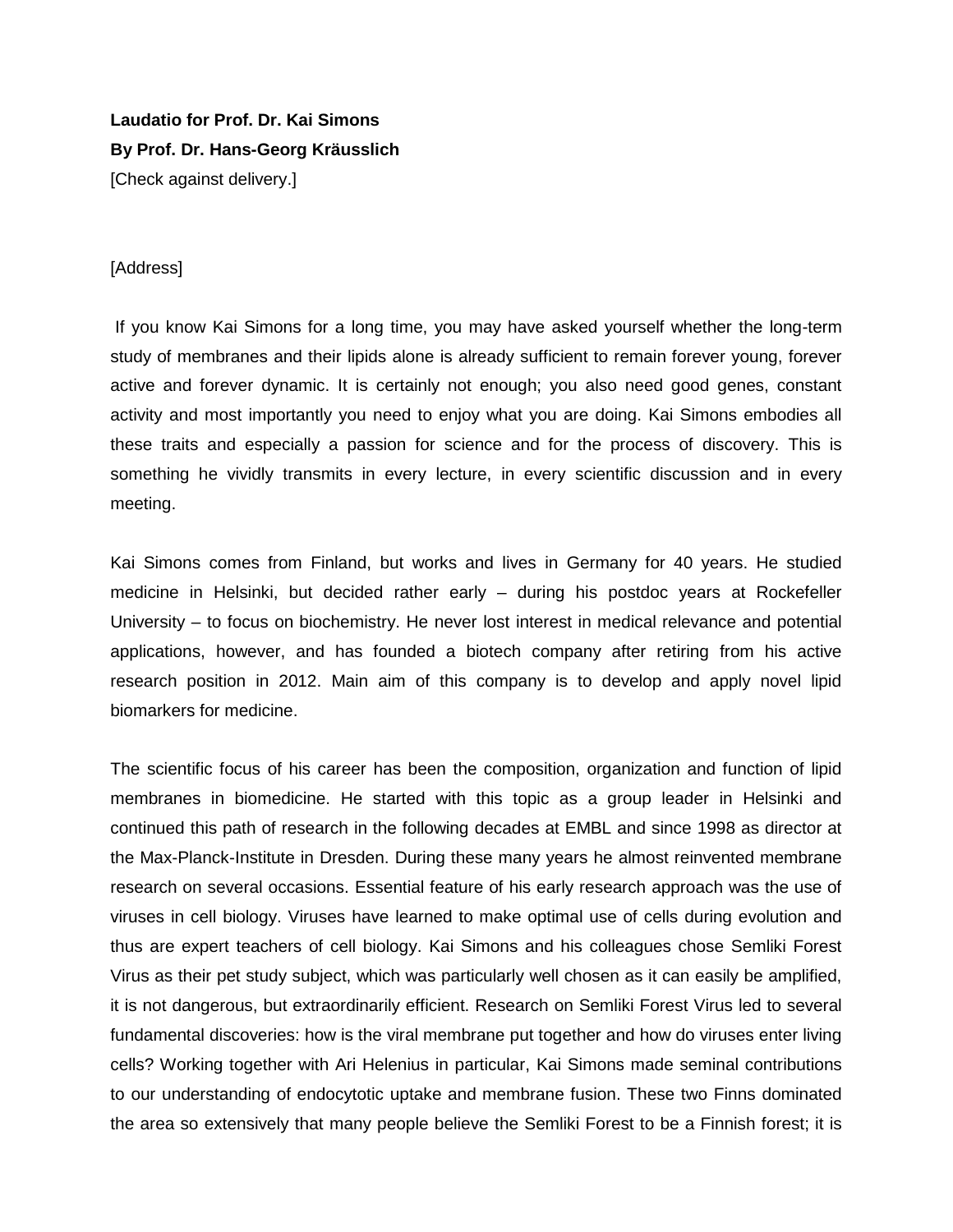## located in Uganda, however.

Advancing his research agenda was always accompanied by developing and improving biochemical methods to enable new experimental approaches and to make new discoveries. This included working with different detergents for membrane extraction in the early years, the mechanical isolation of the top plasma membrane from adherent cells and later the identification and quantitation of the multitude of lipids by mass spectrometry. Kai Simons either developed such novel techniques together with his coworkers or he adapted them early for his research question. Development and application of new technologies for his central question of fundamental importance has been important throughout his career.

Kai Simons is most famous for the concept of "lipid rafts", little membrane structures in dynamic equilibrium with the rest of the membrane that are crucial for signal transduction, virus infection and many other processes. This line of research was also guided by viruses: why do some viruses assemble and bud at the top surface of a cell, while others go to the bottom surface; what is the cause of this asymmetry? The lipid raft concept and especially the hypothesis that lipids may organize membranes rather than being inert components met with much opposition and has been controversially discussed for many years. Supported and modified by many subsequent scientific discoveries, this concept is now part of every textbook and common knowledge, however.

Kai Simons always has been organizing science besides being a scientist himself. In the early years of EMBL, where he was recruited as a young group leader, he was instrumental in shaping and developing the globally renowned cell biology program. Together with his colleagues from EMBL he later built a special Max-Planck-Institute in Dresden, which is highly attractive especially for young researchers. He founded and led the "European Life Sciences Organization" (ELSO), which served as a new discussion forum for scientists from a multitude of disciplines and which was important for the foundation of the "European Research Council" ERC. Kai Simons always lived and worked in an international environment and has always fought for open international research without borders. Considering this, it is little surprise that he spoke out publicly and with great emphasis and conviction against Pegida and other nationalist developments in Germany, advocating a common European home. We are all grateful to him for this!

Obviously, Kai Simons received many awards. He is member of the Leopoldina, foreign member of the US National Academy of Sciences, he received several honorary doctorates and